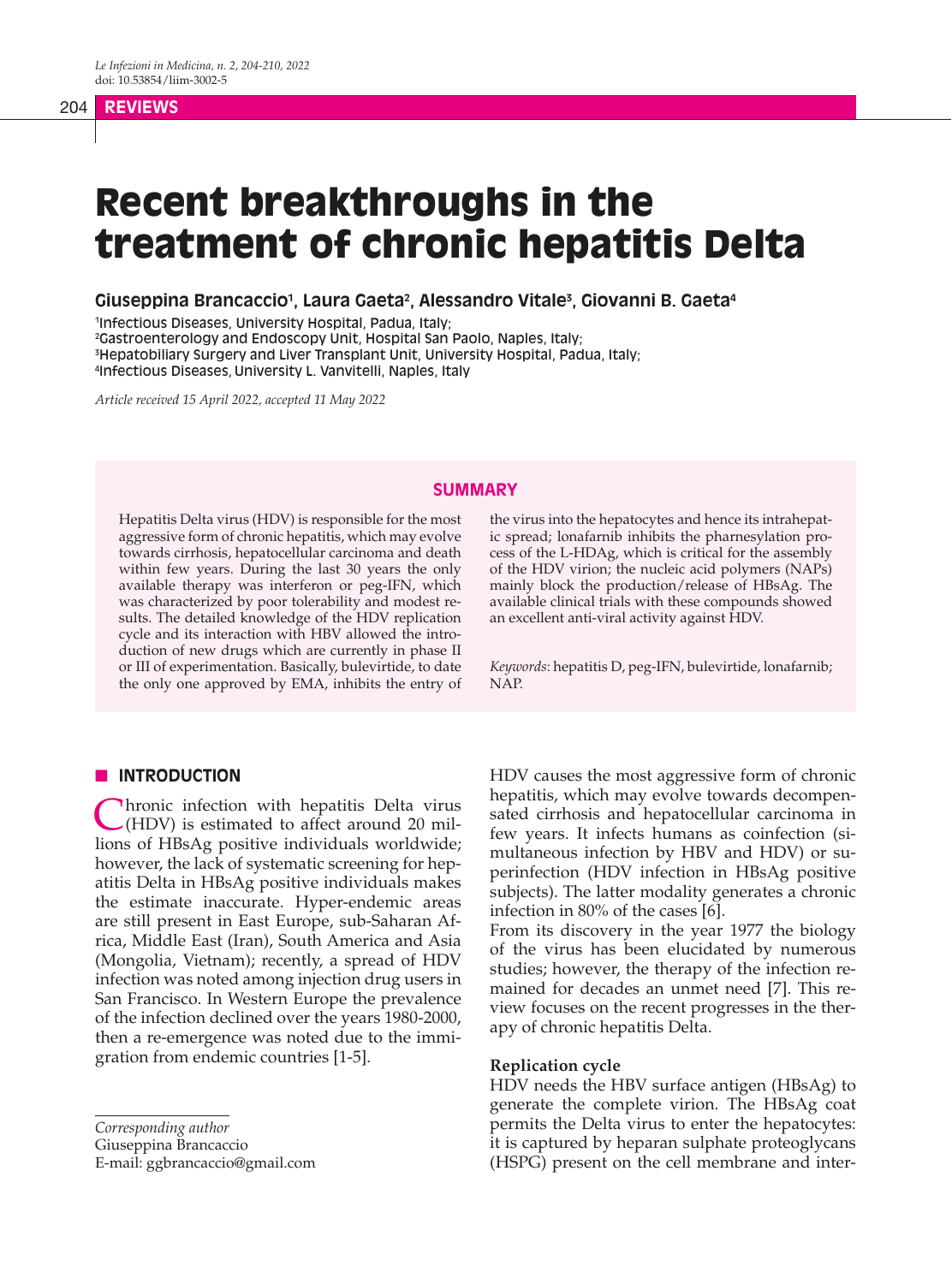nalized through the Na-taurocholate cotransport protein (NTCP) which is the HBV specific receptor (Figure 1). Then, HDV is uncoated into the cytoplasm of the hepatocytes and its genome transported into the nucleus; HBV has no role in the subsequent replication steps. HDV small circular RNA genome (1.7 Kb) encodes for only one protein, the Delta antigen (HDAg), in the two forms small (S-HDAg) and large (L-HDAg), which contains an extra 19 amino acids, both assembled in a nucleocapsid-like ribonucleoprotein (RNP). The genome lacks the functional proteins that usually drive viral replication [7, 8]; as such, HDV utilizes human polymerase II and to some extent polymerase I to replicate. Further characteristics of HDV replication cycle are:

- a) the presence of ribozyme, a non-coding RNA typically present in plant virusoids and some viroids, which cleaves multimeric synthesized RNA into monomeric forms;
- b) the use of host adenosine deaminase to convert adenosine to inosine on the antigenomic RNA; this causes the change of the C-terminal UAG amber codon in S-HDAg ORF to UGG tryptophan codon in L-HDAg ORF; this change is critical to allow the following step;
- c) prenylation at the CXXX box motif (where C represents cysteine and X any other aminoacid) of the large delta antigen by the human farnesyltransferase, which promotes its binding to HBsAg to generate the complete HDV virion (Figure 1). Eight genotypes of HDV are known with high sequence variability; geno-

type 1 is ubiquitous and largely predominates in Europe [9].

## **Endpoints of therapy**

The endpoint of antiviral therapies is stopping the progression of the liver disease and possibly causing its regression. In clinical settings we need validated surrogate markers [10]. The best endpoint of therapy is HBsAg loss; unfortunately, this target is hard to reach at present. Clinical trials and clinical practice adopt HDV RNA negativity, maintained at least six months after the end of therapy (EoT). Beside this, recent trials used as endpoint the reduction of HDV RNA of at least  $2 \log_{10}$  from baseline; the clinical significance of this partial achievement is questionable. Liver histology allows the detection of HD antigen in the nuclei of the hepatocytes by immunofluorescence; it correlates with viral load. Finally, about 50% of the patients who were HDV RNA negative at the week 24 after stopping Peg-IFN therapy relapsed during a follow-up period of 5 years [11]. Thus, the paradigm of the sustained virological response assessed at week 24 after EoT does not apply to hepatitis Delta.

# **Therapy**

For years, the only drug recommended against HDV remained IFN or pegylated interferon (peg-IFN). Innovative therapeutic approaches target non-replicative steps of virus cycle, or also the production/release of HBsAg. The characteristics of the drugs against HDV are summarized in Table 1.



**Figure 1** - Main steps of the HDV life cycle. HSPG = heparan sulphate proteoglycans; NTCP = Na-taurocholate cotransport protein.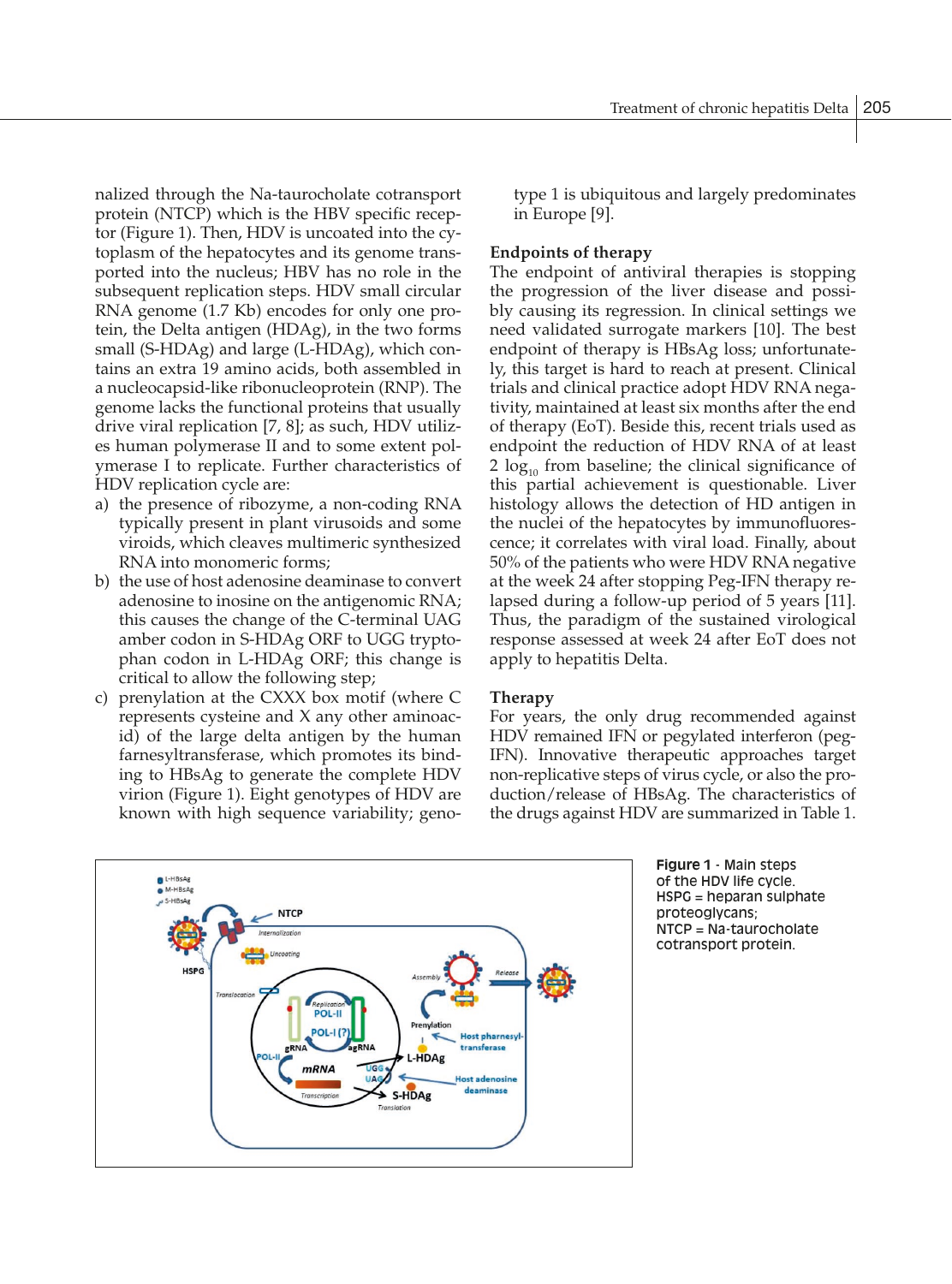### *Interferons alfa*

Recombinant interferon (rIFN) alfa and then Peg-IFN alfa were for decades recommended for hepatitis Delta, although never formally approved by drug regulatory Agencies. In the early 1990's three studies assessed the superiority of rIFN versus no treatment in inducing clearance of HDV-RNA at the end of treatment, all recording a high rate of relapses in the post treatment period [12-14]. Importantly, the studies demonstrated that the patients who maintained HDV-RNA negativity showed a histological and clinical improvement; in addition, the higher doses of rIFN and a duration of treatment of at least 12 months were associated to better results. These concepts were confirmed after peg-IFN was introduced [15].

There is a lack of randomized trials comparing peg-IFN treatment versus placebo or rIFN. A randomized study compared peg-IFN alfa given at the standard weekly dose of 180 µg s.c. versus adefovir given alone or the combination of the two drugs, given for 48 weeks [16]. At week 24 post-EoT 28% of the patients in the groups receiving peg-IFN were HDV-RNA negative versus 0% in the group receiving adefovir alone. In a further randomized trial Peg-IFN at standard dose was given for 96 weeks and compared to Peg-IFN plus tenofovir disoproxil fumarate at 300 mg/ day, orally [17]. At week 24 post EoT a relapse was noted in 40% of the patients who were HDV-RNA negative at EoT, so finally HDV-RNA negative patients were 31% vs 23%, respectively (ns). Thus, adding a nucleotide analogue to peg-IFN was of no benefit. The combination of peg-IFN with ribavirin was tested in a randomized trial with negative results [18].

Various patient series using Peg-IFN alfa showed response rates between 17 and 47%, usually assessed at week 24 post-EoT [reviewed in ref. 19]. A major limit is that the patient populations among the studies were heterogeneous as for age and prevalence of cirrhosis; in addition, treatment duration and criteria for response were various and the methods used to measure HDV-RNA in serum were not standardized. These variables make it hard to compare the results. In general, the tolerability of peg-IFN was poor; in patients with compensated cirrhosis and no portal hypertension it should be administered by a trained specialist whereas the presence of portal hypertension or decompensated cirrhosis is an absolute contraindication.

#### *Nucleo(s)tide analogues (NAs)*

NAs had no effect on HDV viremia; long term treatment did not affect clinical outcome substantially [20]. However, NAs are recommended in the presence of ongoing or fluctuating HBV-DNA in serum at >2,000 IU/mL with the aim of avoiding ALT flares due to HBV replication, which could precipitate the progression of the liver damage;

| Active drugs                       | Administration route   | Mechanism of action                                | Side effects                                                                        | Duration of treatment                                                             |
|------------------------------------|------------------------|----------------------------------------------------|-------------------------------------------------------------------------------------|-----------------------------------------------------------------------------------|
| Peg-IFN alfa                       | Subcutaneous<br>weekly | Immunomodulator<br>Induces IFN-stimulated<br>genes | Flu-like syndrome<br><b>Fatigue Depression</b><br>Reduction in WBC<br>and Plt count | 48 weeks                                                                          |
| Peg-IFN lambda                     | Subcutaneous<br>weekly | Immunomodulator<br>Induces IFN-stimulated<br>genes | As for Peg IFN alfa,<br>but milder<br>Hyperbilirubinemia                            | 48 weeks                                                                          |
| Bulevirtide                        | Subcutaneous<br>daily  | Entry inhibitor                                    | Asymptomatic increase<br>in bile acid level<br>in the blood                         | 24-48 weeks<br>Maintenance therapy<br>and combination with<br>Peg-IFN under study |
| Lonafarni $b +$<br>ritonavir       | Oral<br>daily          | Prenylation inhibitor                              | Mild gastrointestinal                                                               | 24-48 weeks                                                                       |
| Nucleic acid<br>polymers<br>(NAPs) | Intravenous<br>weekly  | HBsAg release inhibitor;<br>assembly inhibitor     | Transient ALT elevation                                                             | 24-48 weeks                                                                       |

**Table 1** - Main characteristics of the drugs active against hepatitis delta virus.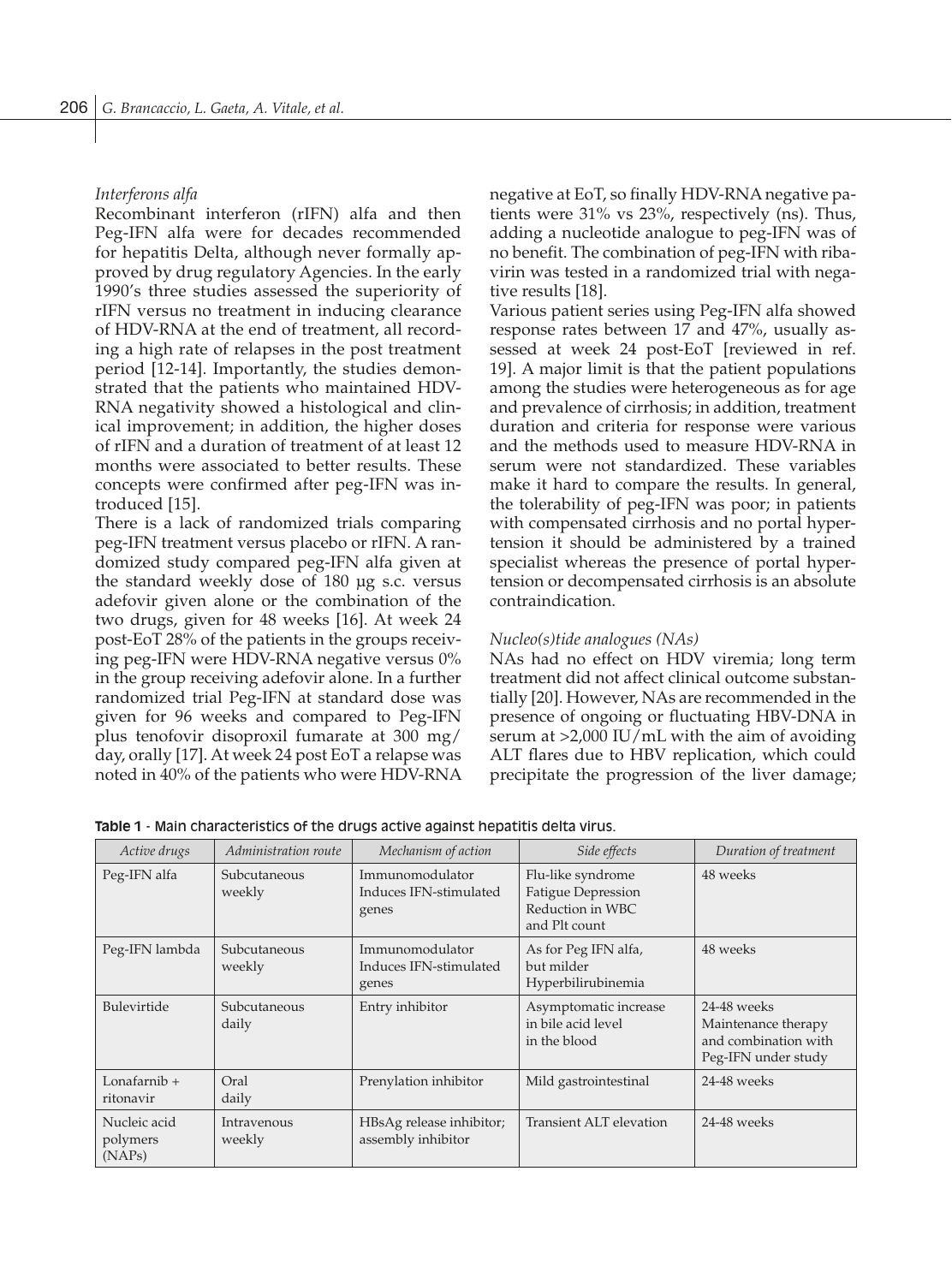NAs treatment is mandatory in patients with advanced liver disease [21].

#### *Peg-Interferon lambda*

IFN lambda has been considered an alternative to IFN alfa, since it binds Type 1 IFN receptor which is prevalently expressed on the hepatocytes; as a consequence, less systemic adverse effects are expected. In a phase 2 study, 33 patients with chronic hepatitis Delta were randomized to receive peg-IFN Lambda at the dose of either 120 or 180 µg, by weekly subcutaneous injections, for 48 weeks; all patients received daily tenofovir or entecavir [22]. A 2 log<sup>10</sup> decrease in HDV-RNA was achieved in 53% and 90% patients, respectively. Typical adverse effects seen with IFN alpha were fewer with peg-IFN lambda, but 10% of the patients experienced hyperbilirubinemia and/or ALT increase; both effects were reversed by dose reduction. A phase 2a open label study is ongoing, to evaluate the safety and antiviral effects of triple therapy with lonafarnib/ritonavir and IFN-lambda for a period of 24 weeks [23].

## *Entry inhibitor*

Bulevirtude (Hepcludex®; previously Myrcludex-B) is a synthetic N-acylated peptide derived from the pre-S1 domain of HBV, which binds to HBV receptor NTCP on the hepatocyte surface and prevents the infection of healthy cells and viral spreading within the liver [24]. Hepcludex® obtained the conditional approval by EMA in July 2020 as 2 mg vials to be administered sc daily.

Bogolomov et al. provided the proof of concept that BLV could decrease HDV viremia [25]. They randomized 24 patients in three groups that received, respectively: BLV 2 mg daily as sc injection for 24 weeks, followed by weekly Peg-IF-Nα2a alone for 48 weeks (Myr cohort); BLV 2 mg daily plus Peg-IFN $\alpha$ 2a for 24 weeks, followed by Peg-IFNα2a alone for 24 weeks (Myr-IFN cohort); Peg-IFNα2a alone for 48 weeks was administered in the third group (IFN cohort). At week 24 of treatment they demonstrated a decline ≥1 log in HDV-RNA in 6 out 7 evaluable patients in Myr group with negativity in 2; in 7/7 patients receiving combination, with disappearance in 5, and in  $6/7$  patients treated with Peg-IFNα2a alone. Following this study, a phase II dose-finding, randomized trial (Myr 202) enrolled 120 patients in four arms receiving, respectively, daily BLV 2, 5 or 10 mg sc, with daily tenofovir, for 24 weeks; a fourth arm received tenofovir alone [26]. At the EoT the virological response ( $\geq 2 \log_{10} \text{HDV-RNA}$ decline) was obtained in 46.4, 46.8, 76.9 and 3.3%, respectively, in the four arms. Surprisingly, no patient achieved the primary endpoint of an HBsAg decline of at least 0.5 log IU/mL Importantly, the combination of daily BLV 2 or 5 mg with weekly Peg-IFN for 48 weeks was proved synergistic in the Myr 203 trial [27].

The Myr 204 study is a phase 2b trial which randomized HDV patients to receive for 48 weeks a) 2 or 10 mg BLV sc daily plus weekly peg-IFN alfa 180 ug, (50 pts for each BLV dose); 2) Peg-IFN alfa alone (24 pts); 3) BLV alone 10 mg sc daily (50 pts); at an interim analysis on week 24 of therapy [28] the endpoint of a HDV-RNA decline of at least 2  $log_{10}$  was achieved in 38% of those receiving peg-IFN alone; 72% in the BLV 10 mg arm; 88% and 92%, respectively, in patients treated with 2 or 10mg BLV plus peg-IFN. The ongoing phase 3 trial (Myr 301) randomized 150 patients to explore long-term treatment (96 or 144 weeks) with either BLV 2 or 10 mg; an interim analysis at week 24 of treatment showed virological response (≥2  $log_{10}$  decline) in 55.1% and 68%, respectively, in patients being treated with BLV 2 or 10 mg [29].

In all studies, BLV was generally safe; it caused an elevation in the concentration of serum bile acids in all dosed patients, that remained clinically silent (no case of itching recorded) and promptly returned to normal after the end of therapy. Recently, one case of hypersensitivity reaction was reported [30].

In addition to randomized trials, at least two observational cohorts provided interesting data. The French ATU study treated 145 patients on compassionate basis, with either 2 mg BLV daily in monotherapy ( $n=77$ ) or plus Peg-IFN alfa weekly ( $n=68$ ). At month 12 of therapy, 68.3% in the mono-group and 93.9% in the combination group reached the endpoint (≥2  $log_{10}$ HDV-RNA decline) [31]. Loglio et al. reported 3 patients with cirrhosis and portal hypertension who received BLV for three years, with excellent virological, biochemical and clinical response and no adverse events [32].

In conclusion, BLV is a highly promising drug. However, the optimal duration of treatment is unknown and the need for a maintenance therapy need to be explored. At present, most of the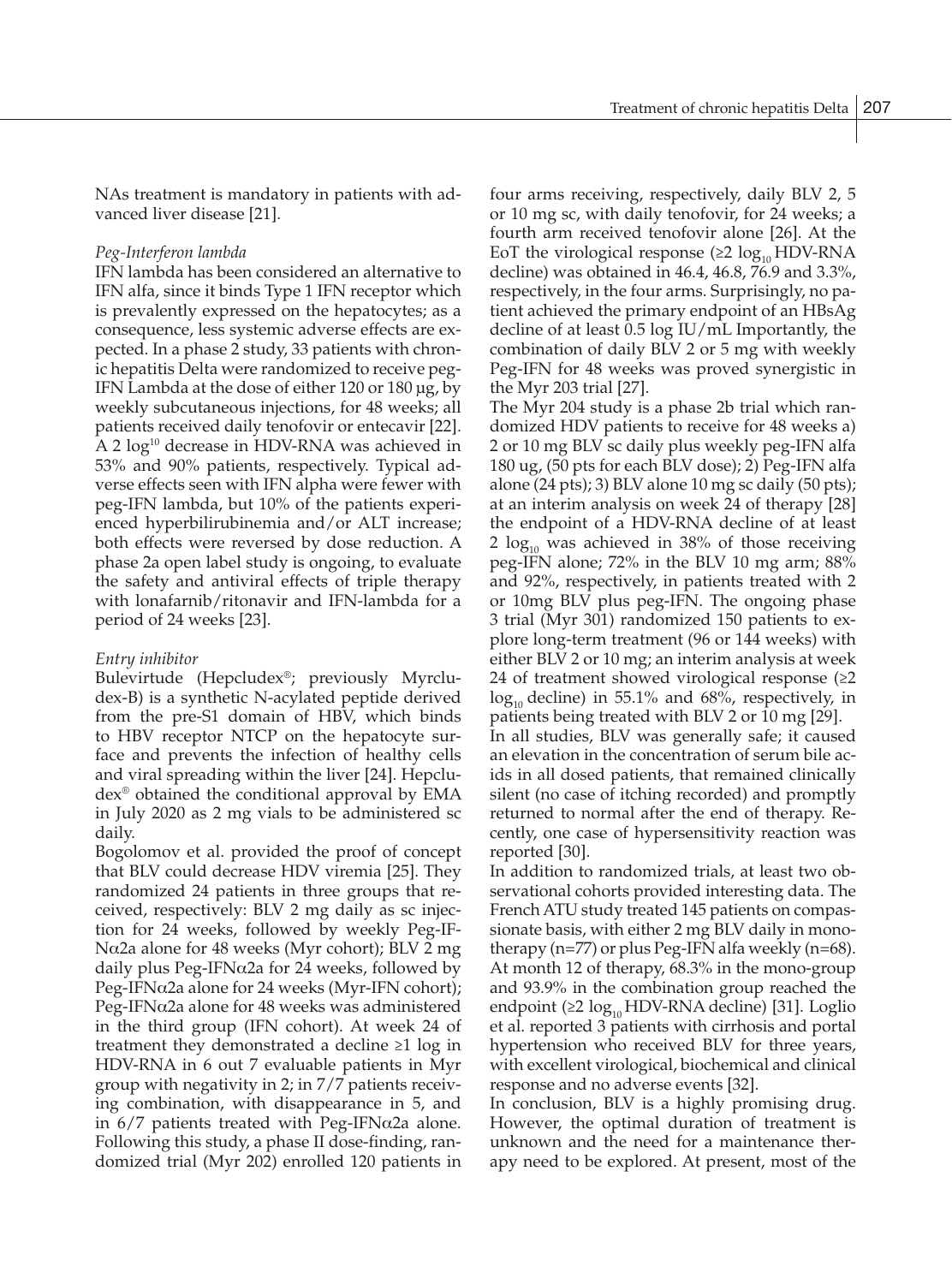studies quoted above have been presented at International Meetings and published in abstract form; we are waiting for more details and the proportions of patients who maintain undetectable HDV-RNA off-therapy.

#### *Prenylation inhibitor*

The host enzyme farnesyltransferase, which catalyses the prenylation process at the carboxy edge of L-HBsAg, is the target Lonafarnib (LNF) was introduced as an anti-leukemia drug and then approved for progeria syndrome. Its use in chronic HDV infection was first assessed *in vitro* and *in vivo* in a mouse model, since it inhibits the host enzyme farnesyltransferase which is essential in promoting virus packaging (Figure 1) [33, 34]. In a phase 2A randomized, proof-of-concept study, Koh et al. assigned 14 HDV patients to receive oral LNF at 100 (group 1) or 200 mg (group 2) orally twice a day or placebo for 28 days, followed by six month follow-up; the primary outcome was a decrease in serum HDV-RNA [35]. By the end of therapy, the mean HDV RNA decline in serum from baseline was  $0.73 \log (0.17 - 1.31)$  in group 1, and 1.54 log (1.21-1.93) in group 2 vs. 0.13 log in the placebo group. On post-therapy follow-up HDV-RNA returned to baseline in all patients. Gastrointestinal symptoms, including nausea and diarrhoea, were common in patients receiving lonafarnib. To increase concentrations of LNF and overcome its toxicity, the combination of 100 mg ritonavir (RTV), a CYP3A4 inhibitor, with 25 to 100 mg LNF was introduced. In a proof-of-concept study, Yourdaydin et al. showed that ritonavir/ LNF bid had better antiviral activity than LNF 300 mg bid, with less adverse events [36]. In addition, in the same study a synergetic effect of the combination of LNF plus Peg-IFN alfa2a was shown, thus supporting further development of the drug. A multicenter phase 3 trial is now ongoing which randomizes 400 patients in four arms to receive, respectively, LNF 50 mg/RTV 100 mg bid, LNF 50 mg/RTV 100 mg bid plus weekly pegIFN alfa 180 µg, pegIFN alfa alone, placebo, all for 48 weeks.

## *Inhibitors of HBsAg synthesis/release*

As recalled above, the loss of HBsAg can stop the production of new HDV virion. Nucleic acid polymers (NAPs) inhibit the release of HBV subviral particles. These compounds blocked HDV infection in cultures of differentiated human hepatoma

cells and in the model of Pekin duck; a synergy with nucleos(t)ide analogues was noted [37]. Bazinet et al. treated 12 non-cirrhotic patients with chronic HDV infection with REP 2139 500 mg given i.v. weekly for 15 weeks followed by weekly 250 mg REP 2139 plus Peg-IFN alfa2a 180 mg sc for 15 weeks and then Peg-IFN alone for additional 33 weeks [38]. Six patients achieved an HBsAg level <0.05 IU/mL; the suppression was maintained at the end of one year follow-up in 5 and all developed significant anti-HBs titres; eleven patients became HDV-RNA negative during treatment, 7 of them remaining negative by the end of follow-up. An asymptomatic ALT elevation was common during treatment; hair loss, dysphagia, and dysgeusia were also reported. An extended follow-up to 3.5 years confirmed HDV response in 7 patients [39]. Interestingly, no major safety issues emerged; a transient aminotransferase elevation was recorded in some patients who attained HBsAg loss in the post-therapy period.

Other promising agents are in clinical trial pipeline with the primary aim of obtaining HBV functional cure. These include si-RNAs, anti-sense oligonucleotides (ASOs), checkpoint inhibitors, immunostimulators. However, their efficacy against HDV remains to be established.

#### *Liver transplant*

Due to currently limited treatment options for HDV infection, many patients with HDV progress to cirrhosis and its complications, including the development of hepatocellular carcinoma.

Liver transplant (LT) remains the only option for patients with HDV end-stage liver disease, HCC or fulminant liver failure. An Italian study found that HDV co-infected patients were about one third of HBsAg positive patients undergoing LT [40].

Interestingly, several studies have shown that the presence of HDV infection appears to provide a protective effect against HBV reinfection in LT patients, possibly via suppression of HBV replication resulting in longer survival rates [41, 42]. Recently a study published on LT patients in Brazil, where HDV genotype 3 prevails, showed significantly higher 4-year survival rate of 95% in HDV group (n=29), compared to 75% in HBV group (n=40) [43]. On the other hand, the risk of post-LT HCC recurrence doesn't differ between HBV and HBV-HDV patients.

According to the international guidelines, us-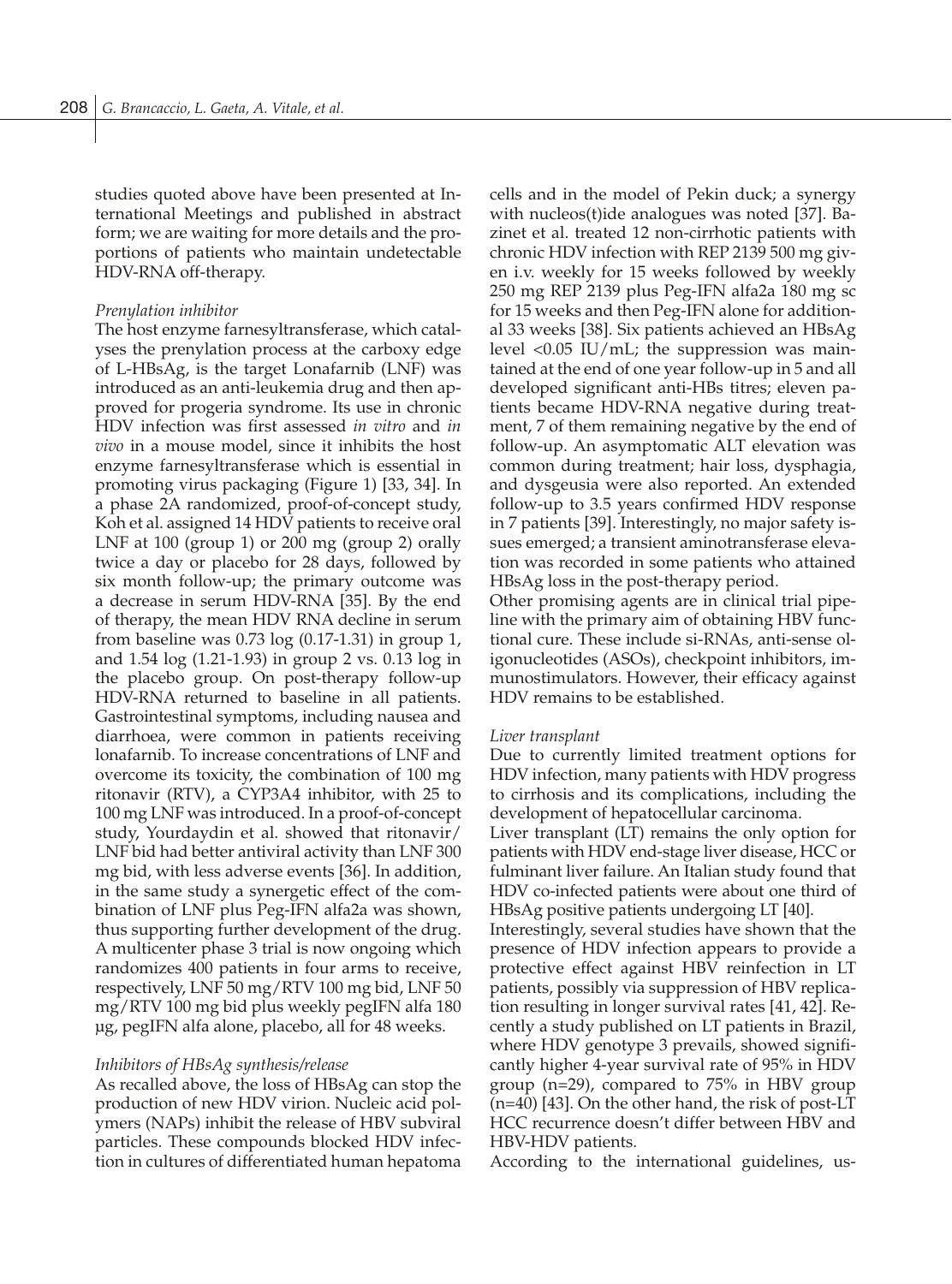ing HBIG in conjunction with oral antivirals post-transplantation is the treatment of choice after LT to prevent HBV-HDV recurrence [44].

Since HDV coinfection worsens the prognosis of HBV patients with end-stage liver disease and, simultaneously, post-LT outcome is better (no worse in any case) in HDV coinfected patients, we can conclude that HDV patients are optimal candidates to LT because they have an intrinsic high transplant benefit (*i.e.* the difference between post LT survival and survival without LT).

# **n CONCLUSIONS**

Hepatitis Delta remained a neglected disease in the last decades mainly due to the lack of an effective and largely applicable antiviral treatment. As a consequence, the attitude for HDV testing declined over time and the global burden of the disease is likely to be underestimated. The availability of the new drugs could be a potent incentive to identifying HDV patients who may benefit from the therapy.

However, the way towards a universal therapy for HDV patients is still long. Indeed, there is uncertainty about the optimal length of the treatment, the off-treatment results, the need for a maintenance therapy. The therapy with bulevirtide or lonafarnib obtained the best results in combination with peg-IFN; as such, many patients are not eligible due to intolerance or contraindication to peg-IFN. Moreover, neither drugs in monotherapy has been tested in decompensated cirrhosis, for which liver transplant remains the sole option. Nevertheless, the perspective is optimistic, since the above-mentioned therapies have the potential to reduce the disease burden and other promising treatments – as the novel antivirals against HBV are on the way.

## **Conflict of interest**

The authors declare no potential conflicts of interest.

#### **Funding** None

# **N** REFERENCES

[1] Rizzetto M, Hamid S, Negro F. The changing context of hepatitis D. *J Hepatol.* 2021; 74, 1200-11.

[2] Chen L-Y, Pang X-P, Goyal H, Yang R-X, Xu H-G Hepatitis D: challenges in the estimation of true prevalence and laboratory diagnosis. *Gut Pathogens.* 2021; 13, 66.

[3] Farci P, Niro GA. Clinical features of hepatitis D. *Semin Liver Dis.* 2012; 32, 228-36.

[4] Mahale P. Aka PV, Chen X et al. Hepatitis D viremia among drug users in San Francisco. *J Infect Dis.* 2018; 217, 1902-6.

[5] Brancaccio G, Nardi A, Madonia S, et al. The present profile of chronic hepatitis B virus infection highlights future challenges: An analysis of the Multicenter Italian MASTER-B cohort. *Dig Liver Dis.* 2019; 51, 438-42.

[6] Farci P, Niro G. Clinical features of Hepatitis D. *Sem Liver Dis*. 2012; 32, 228-36.

[7] Sureau C, Negro F. The hepatitis delta virus: Replication and pathogenesis. *J Hepatol*. 2016; 64 (Suppl. 1), S102-S6.

[8] Taylor JM. Virology of hepatitis D virus. *Semin Liver Dis*. 2012; 32, 195-200.

[9] Alvarado-Mora MV, Locarnini S, Rizzetto M, Pinho JR. An update on HDV: virology, pathogenesis and treatment. *Antivir Ther.* 2013; 18, 541-8.

[10] Yurdaydin C, Abbas Z, Buti M et al. Treating chronic hepatitis delta: the need of surrogate markers of treatment efficacy*. J Hepatol.* 2019; 70, 1008-15.

[11] Heidrich B, Yurdaydin C, Kabacam G, et al. Late HDV RNA relapse after peginterferon alpha-based therapy of chronic hepatitis delta. *Hepatology.* 2014; 60, 87-97. [12] Rosina F, Pintus C, Meschievitz C, Rizzetto M. A randomized controlled trial of a 12-month course of recombinant human interferon-alpha in chronic delta (type D) hepatitis: a multicenter Italian study. *Hepatology* 1991; 13, 1052-6.

[13] Farci P, Mandas A, Coiana A et al. Treatment of chronic hepatitis D with interferon alfa-2a. *N Engl J Med.* 1994; 330, 88-94.

[14] Gaudin JL, Faure P, Godinot H, Gerard F, Trepo C. The French experience of treatment of chronic type D hepatitis with a 12-month course of interferon alpha-2B. Results of a randomized controlled trial. *Liver.*  1995; 15 (1), 45-52.

[15] Farci P, Roskams T, Chessa L, et al. Long-term benefit of interferon alpha therapy of chronic hepatitis D: regression of advanced hepatic fibrosis. *Gastroenterology*. 2004; 126, 1740-9.

[16] Wedemeyer H, Yurdaydin C, Dalekos GN, et al. Peginterferon plus adefovir versus either drug alone for hepatitis delta. *N Engl J Med*. 2011; 364, 322-31.

[17] Wedemeyer H, Yurdaydin C, Hardtke S, et al. Peginterferon alfa-2a plus tenofovir disoproxil fumarate for hepatitis D(HIDIT-II): a randomised, placebo controlled, phase 2 trial*. Lancet Infect Dis.* 2019; 19, 275-86.

[18] Niro GA, Ciancio A, Gaeta GB, et al. Pegylated interferon alpha-2b as monotherapy or in combination with ribavirin in chronic hepatitis delta. *Hepatology.* 2006; 44, 713-20.